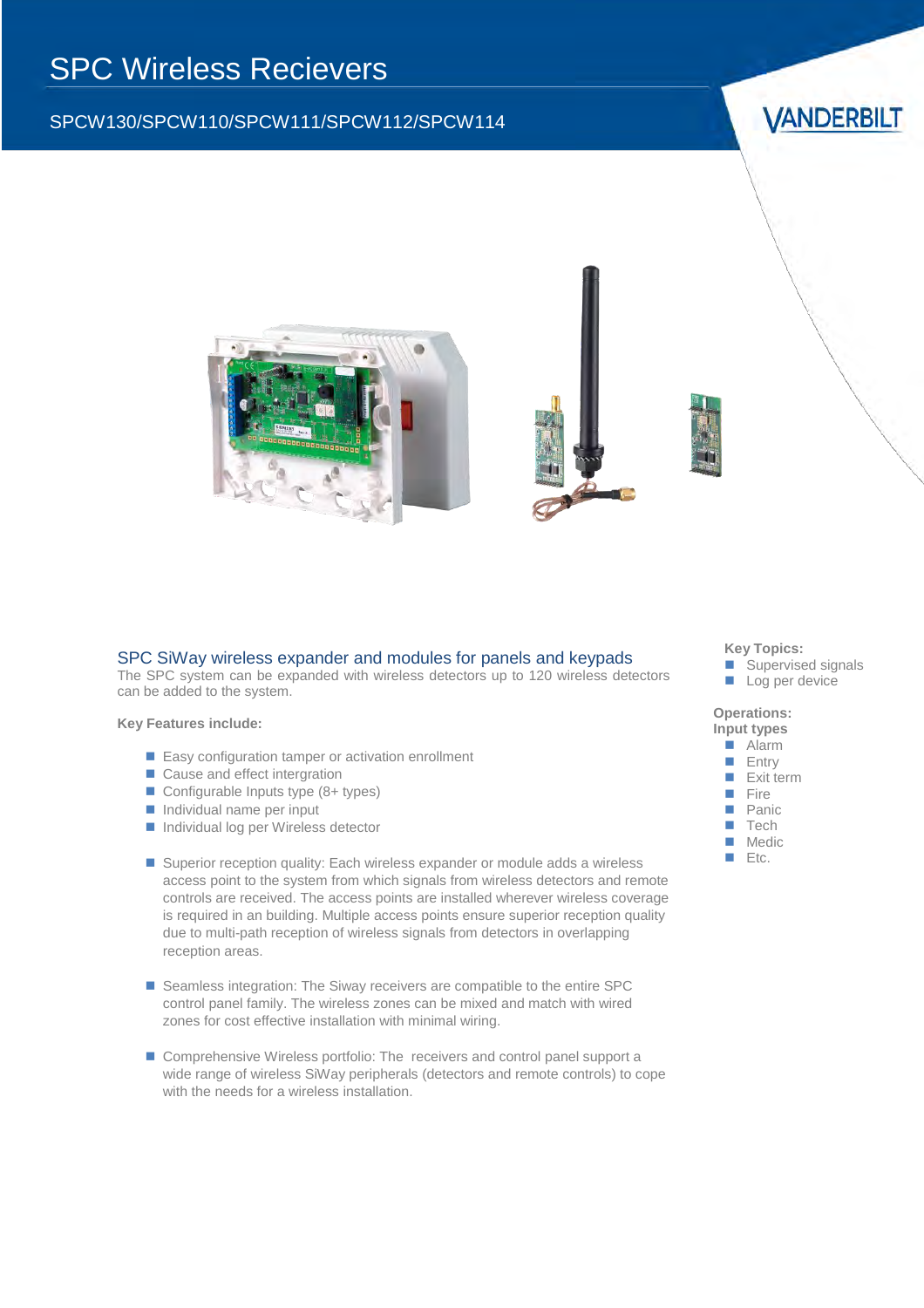# SPC Wireless receivers

# SPCW130/SPCW110/SPCW112





## **Technical Data**

| Functional                           |                                                                                             |      |
|--------------------------------------|---------------------------------------------------------------------------------------------|------|
| Radio module                         | SiWay RF receiver (868.35 MHz)                                                              |      |
| SPCW110/SPCW111 Power and Mechanical |                                                                                             |      |
| Operating current                    | Max, 10 mA at 12 VDC                                                                        |      |
| Quiescent current                    | Max, 10 mA at 12 VDC                                                                        |      |
| Mounting                             | Plug on module with external antenna to SPC controller, Antenna<br>mounted on metal housing |      |
| Operating temperature                | $-10 - +50$ °C                                                                              |      |
| <b>Dimensions</b>                    | 50 x 22 x 20 mm (PCB)                                                                       |      |
| Weight                               | $0.050$ kg                                                                                  |      |
| SPCW112/SPCW114 Power and Mechanical |                                                                                             |      |
| Operating current                    | Max. 10 mA at 12 VDC                                                                        |      |
| Quiescent current                    | Max. 10 mA at 12 VDC                                                                        |      |
| Mounting                             | Plug on module with external antenna to SPC controller, Antenna<br>mounted on metal housing |      |
| Operating temperature                | $-10 - +50$ °C                                                                              |      |
| <b>Dimensions</b>                    | 50 x 22 x 20 mm (PCB)                                                                       |      |
| Weight                               | $0.050$ kg                                                                                  |      |
| SPCW130 Power and Mechanical         |                                                                                             |      |
| Interfaces                           | X-BUS (in, out, branch)                                                                     |      |
| Operating voltage                    | $9.5 - 14$ VDC                                                                              |      |
| Operating current                    | Max, 60 mA at 12 VDC                                                                        |      |
| Quiescent current                    | Max, 60 mA at 12 VDC                                                                        |      |
| Tamper contact                       | Front spring tamper                                                                         |      |
| Housing                              | Plastic Housing (Polycarbonate)                                                             |      |
| Colour                               | RAL 9003 (signal white)                                                                     |      |
| Operating temperature                | $-10 - +50$ °C                                                                              |      |
| <b>Dimensions</b>                    | 200 x 153 x 47 mm (housing), 150 x 82 x 20 mm (PCB)                                         | )ERI |
| Weight<br>AUV TUJSSJZZT_U            | 0.340 kg<br>page z                                                                          |      |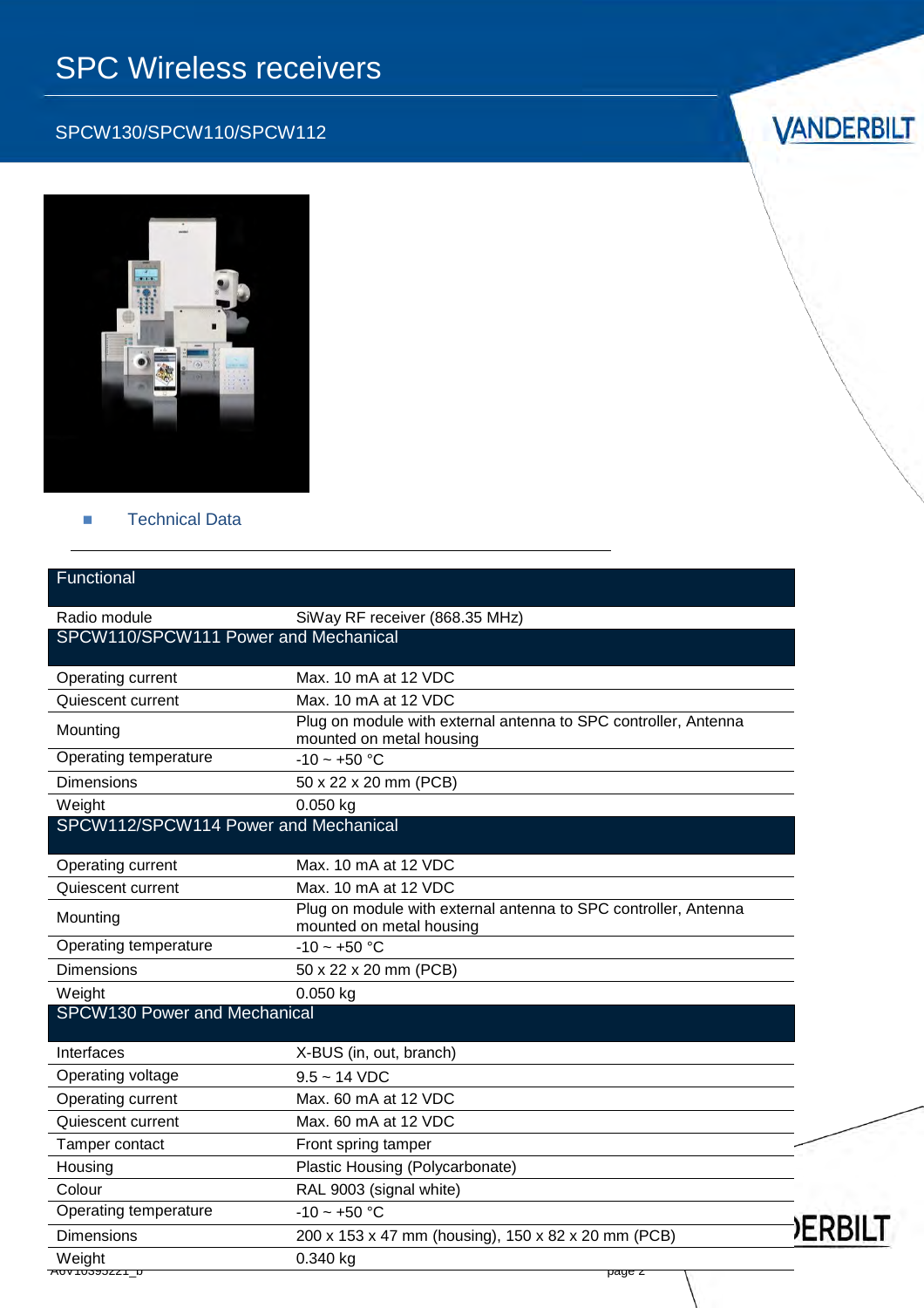## SPCW130/SPCW110/SPCW112

#### **Drdering Data**

| Type               | Art. No.         | <b>Description</b> | Weight*    |
|--------------------|------------------|--------------------|------------|
| Expander           | V54554-F101-A100 | SPCW130.100        | $0.350$ Kg |
| Wireless<br>module | V54554-B101-A100 | SPCW110,000        | $0.050$ Kg |
| Wireless<br>module | V54554-B103-A100 | SPCW112,000        | $0.050$ Kg |
| Wireless<br>module | V54554-B104-A100 | SPCW114,000        | $0.050$ Kg |

\* Total weight of the product inclusive of the weight of its accessories and packaging.

## Additional Ordering Data

| <b>Type</b>       | Art. No.         | <b>Description</b>                                                                       |
|-------------------|------------------|------------------------------------------------------------------------------------------|
| <b>SPC Panels</b> |                  |                                                                                          |
| SPC6350.320-L1    | V54541-C118-A100 | SPC control panel, 16-512 zones, Ethernet, G5 metal housing                              |
| SPC6330.320-L1    | V54541-C105-C100 | SPC control panel, 8-512 zones, Ethernet, G3 metal housing                               |
| SPC5350.320-L1    | V54541-C117-A100 | SPC control panel, 16-128 zones, Ethernet, G5 metal housing                              |
| SPC5330.320-L1    | V54541-C107-B100 | SPC control panel, 8-128 zones, Ethernet, G3 metal housing                               |
| SPC5320.320-L1    | V54541-C106-B100 | SPC control panel, 8-128 zones, Ethernet, G2 metal housing                               |
| SPC4320.320-L1    | V54541-C109-B100 | SPC control panel, 8-32 zones, Ethernet, G2 metal housing                                |
| SPC4320.220-L1    | V54541-C114-A100 | SPC control panel, 8-32 zones, Ethernet, G2 housing with<br>metal base and plastic cover |
| Keypads           |                  |                                                                                          |
| SPCK520.100-N     | V54543-F115-A100 | Compact Keypad with graphical display and audio                                          |
| SPCK521.100-N     | V54543-F116-A100 | Compact Keypad with graphical display, card reader and audio                             |
| SPCK620.100       | V54543-F110-A100 | LCD keypad with graphical display                                                        |
| SPCK623.100       | V54543-F111-A100 | LCD keypad with graphical display, card reader and audio                                 |
| SPCK420.100       | V54543-F101-A100 | LCD keypad with 2 x 16 characters                                                        |
| SPCK421.100       | V54543-F102-A100 | LCD keypad with 2 x 16 characters and integrated card reader                             |
| <b>Expanders</b>  |                  |                                                                                          |
| SPCE452.100       | V54542-F107-A100 | Expander with 8 outputs, back tamper                                                     |
| SPCE652.100       | V54542-F106-A100 | Expander with 8 inputs and 2 outputs, back tamper                                        |
| SPCA210.100       | V54547-A101-A100 | 2-door expander                                                                          |
| SPCP432.300       | V54545-C103-A100 | Smart PSU with 2-door expander, G2-housing                                               |
| SPCP433.300       | V54545-C104-A100 | Smart PSU with 2-door expander, G3-housing                                               |
| SPCE110.100       | V54542-F104-A100 | Keyswitch expander with 2 LEDs and 3-position key switch                                 |
| SPCE120.100       | V54542-F105-A100 | Indication expander with 16 LEDs, 4 function keys and<br>integrated card reader          |
| SPCW130.100       | V54554-F101-B100 | SiWay RF-expander                                                                        |
| SPCP332.300       | V54545-C102-A100 | Smart PSU with 8 inputs and 2 outputs, G2-housing                                        |
| SPCP333.300       | S54545-C101-A100 | Smart PSU with 8 inputs and 2 outputs, G3-housing                                        |
| SPCP355.300       | S54545-C105-A100 | Smart PSU with 8 inputs and 6 outputs, G5 metal housing                                  |

#### Detectors

A6V10395221\_b page 3



VANDERBILT